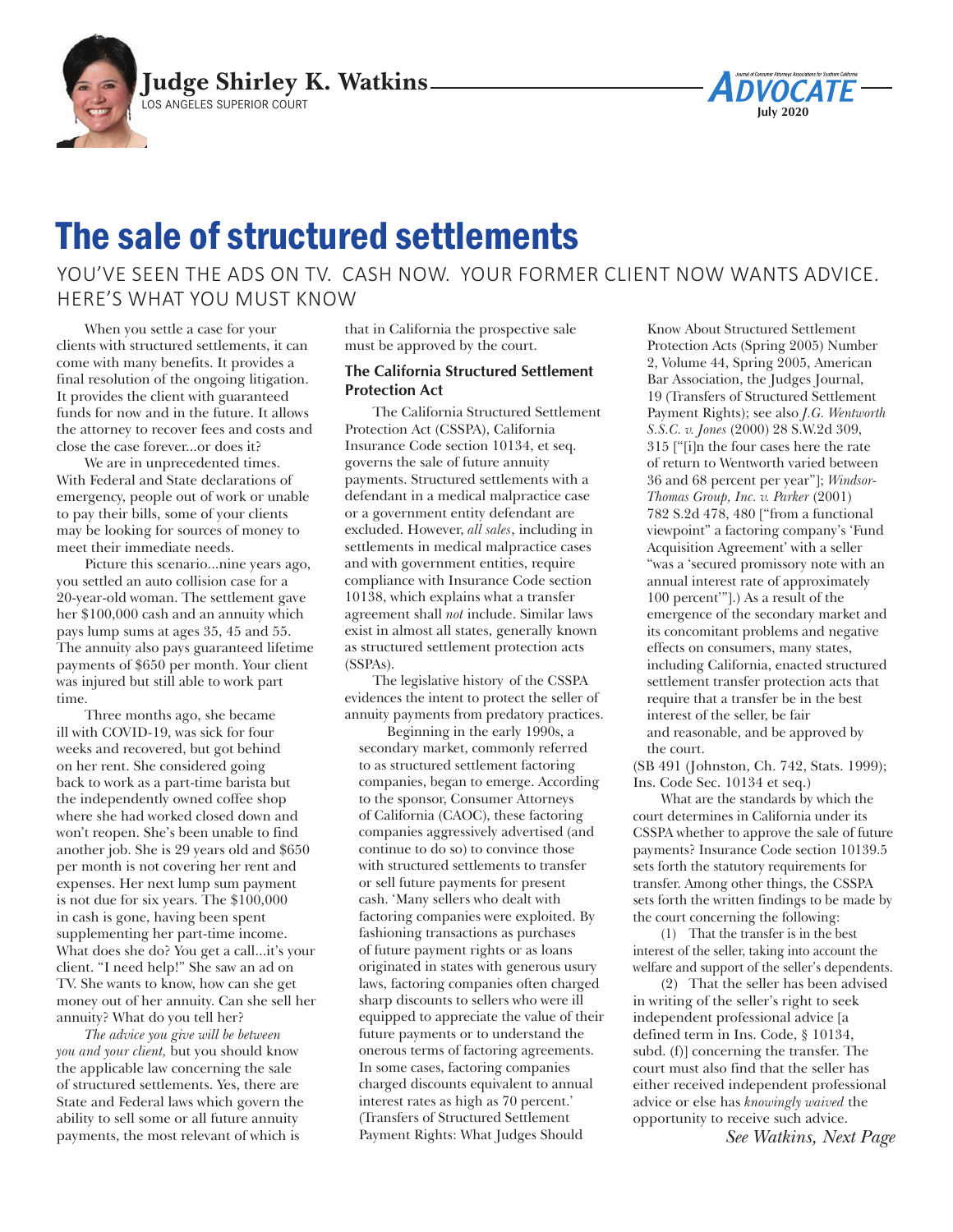(3) That the seller (at least 10 days prior to signing the transfer agreement) has received a disclosure statement that complies with Insurance Code section 10136. The disclosure statement has very specific statutory notice requirements. This includes the size of typeface, specific information about the amount of the total payments being sold, the present cash value of the future payments and the discount rate used, if the discount rate is higher than that used by the IRS, that needs to be included in the form, what a comparable loan would cost, the total amount of expenses [a term that is expansively defined in Ins. Code, § 10134, subd. (e)] being charged, the need for ("you should get") independent professional advice about whether the sale is a good idea for the seller and the seller's family, that if the seller seeks professional independent advice the buyer will pay up to \$1,500 of the cost of that advice, the limitations on who can give the seller advice, the need for court approval of the sale, the right to cancel and advice on where to seek relief for being treated unfairly or being misled (the state Attorney General or the local district attorney).

(4) Additionally, there are requirements for the transfer agreement included in Insurance Code section 10136, including the size of typeface, no blank spaces, a statement that the agreement is not effective until court approval, the amount and the due dates of the structured settlement payments being transferred, the total amount of the payments being transferred, the aggregate amount of expenses to be deducted from the purchase price, the net amount to be paid to seller, the discounted present value of all payments being transferred which include the words:

## YOU WILL BE PAYING THE EQUIVALENT OF AN INTEREST RATE OF  $\%$  PER YEAR.

Based on the net amount that you will receive from us and the amounts and timing of the structured settlement payments that you are transferring to us, if the transferred structured

settlement payments were installment payments on a loan, with each payment applied first to accrued unpaid interest and then to principal, it would be as if you were paying interest to us of  $\%$ per year, assuming funding on the effective date of transfer.

 (5) The transfer agreement must also include the quotient, expressed as a percentage, obtained by dividing the net payment amount by the discounted value of the payments, a statement that the court will retain continuing jurisdiction to interpret and monitor the implementation of the agreement, a notice to contact the state Attorney General or the local district attorney's office if seller feels that the treatment received was unfair or seller feels there were misleading statements made, and finally:

The following statement printed in 14-point type, circumscribed by a box with a bold border, and set forth immediately above or adjacent to the space reserved for the seller's signature: 'You have the right to cancel this agreement without any cost or obligation until the date the court approves this agreement. You will receive notice of the court hearing date when approval may occur. You must cancel in writing and send your cancellation to [insert buyer's name and address].'

Cancellation without cost or further obligation may occur anytime before the date on which the court enters a final order approving the agreement.

Insurance Code section 10138 also specifies *what cannot be included in the transfer agreement.* These restrictions cannot be waived by the seller and include, but are not limited to, an agreement that (a) waives the seller's right to sue, (b) requires the seller to indemnify buyer, (c) requires confidentiality, (d) includes a provision by the seller to a confession of judgment, (e) assesses attorney's fees and costs to buyer if seller does not complete the agreement, (f) includes a provision for seller to pay tax liability for the buyer, (g) has a decision for choice of law provision other than California, (h) includes an agreement to give buyer the right of first refusal in the

prospective sale of other future payments, or (i) grants a security interest in excess of the actual dollar amount of the transfer.

**May 2020**

**ADVOCATE** 

**July 2020**

Insurance Code section 10134 et. seq. includes the requirement to file copies of all of the relevant documents and notice of hearing with the state Attorney General's office pursuant to Insurance Code section 10139, subdivision (a).

## **The "best-interest" determination by the court**

Written findings by the court are to include a best-interest determination, which requires the court to look at various issues, including the seller's age, mental capacity, legal knowledge and maturity level, what the seller plans to do with the money and the seller's "financial and economic situation." The court is also required to consider whether there have been previous sales of future rights, whether the seller has received "independent financial advice," whether sale of the future rights to payment may affect seller's financial obligations to seller's own family, especially minor children, whether the future payments were intended to cover future medical bills from the injury which was the subject of the settlement and how those bills will be paid in the future, and whether the seller has tried to make a sale in the past but the court denied approval of the sale and why.

With the goal of protecting the rights of sellers of future payments, California's Structured Settlements Protection Act sets forth required findings by the court in granting the sale of a structured settlement. Attorneys who settle cases with structured settlements may, from time to time, be called upon to render advice to clients who are interested in selling some or all of their future payments. The CSSPA provides protections for your clients who may find that they have need for money, because of their circumstances, and understanding the legal requirements is an important step in deciding how to handle your client's call for advice.

*See Watkins, Next Page*